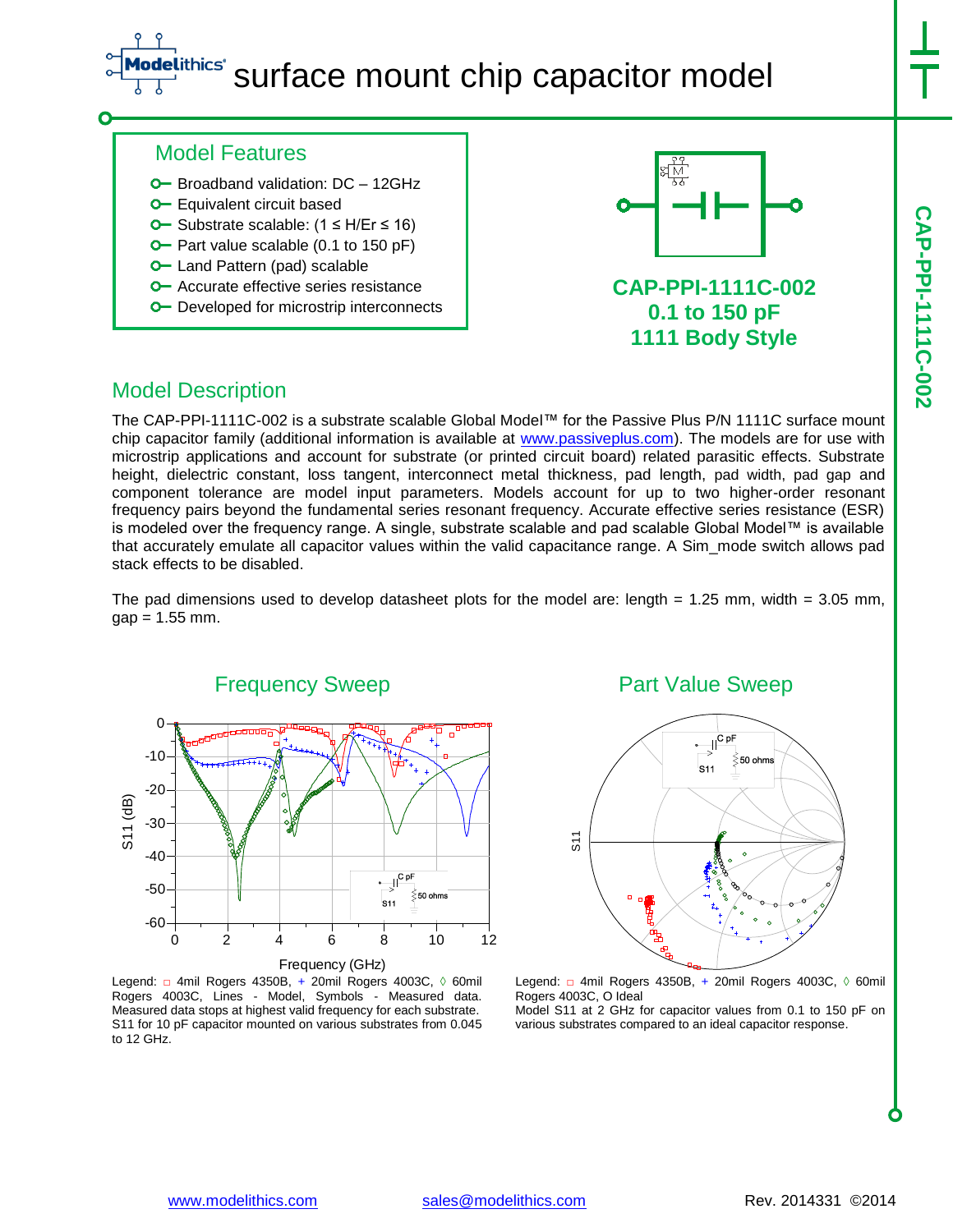## Technical Notes

- Two–port S-parameters were measured using a vector network analyzer and onboard probing with calibration referenced to the outside edges of the component pad stack.
- Capacitors were measured in a 2-port series configuration using a 50-ohm microstrip test fixture. Models for alternative interconnect configurations (e.g. coplanar waveguide) are available upon request.
- The models were developed using the following land pattern dimensions: PADL= 42.21 mils, PADW = 120.08 mils, PADG =  $61.02$  mils. The pad scalable models are then validated with Sparameter measurements within the recommended pad range.
- Substrates used to extract the models: 4mil Rogers 4350B, 20mil Rogers 4003C, 60mil Rogers 4003C.
- Typical range of valid substrate types (substrate height H in mils and dielectric constant Er):

#### **1 ≤ H/Er ≤ 16**.

- Effective series resistance (ESR) was measured using a 4291A Impedance Analyzer and 16197 Agilent Test Fixture.
- Highest frequency for measurement validation: 12GHz (4mil Rogers 4350B), 10GHz (20mil Rogers 4003C), 6GHz (60mil Rogers 4003C).
- Multiple simulation modes (Sim\_mode) are available - full mode, ideal mode and no pad stack.

## Device Image



## Capacitor Values (pF)

0.1 0.2 0.3 0.4 0.5 0.6 0.7 0.8 0.9 1 1.1 1.2 1.3 1.4 1.5 | 1.6 | 1.7 | 1.8 | 1.9 | 2 | 2.1 2.2 2.4 2.7 3 3.3 3.6 3.9 4.3 4.7 5.1 5.6 6.2 6.8 7.5 8.2 9.1 10 11 12 13 15 16 | 18 | 20 | 22 | 24 | 27 | 30 33 36 39 43 47 51 56 62 68 75 82 91 100 110 120 130 150

Highlighted capacitor values are measurement-based models. Other models found via interpolation. Table shows 66 part values in the model range based on manufacturer's datasheet.



18.50 (0.47) ≤ PADL ≤ 68.50 (1.74) 109.84 (2.79) ≤ PADW ≤ 124.02 (3.15) 29.92 (0.76) ≤ PADG ≤ 72.44 (1.84)

Units in mils (mm)

### Model Input Parameters

- C Nominal component value in pF. The full parasitic model is invoked if the part value is within the valid limits of the model, otherwise an ideal element model is used.
- Subst Microstrip substrate instance name. The model will reference the named substrate instance to obtain values for H, Er, T and TanD.
- Sim\_mode 0 for full parasitic model, 1 for ideal element, 2 for removing pad effects.
- Pad\_mode 0 for default to Sim\_mode, 1 for pads always in layout, 2 for pads never in layout
- Tolerance Tolerance of the part value. The nominal value for this parameter should be set to 1. Use for statistical distribution.
- Pad\_Width Width of land pattern footprint
- Pad Length Length of land pattern footprint
- Pad Gap Gap between land pattern footprint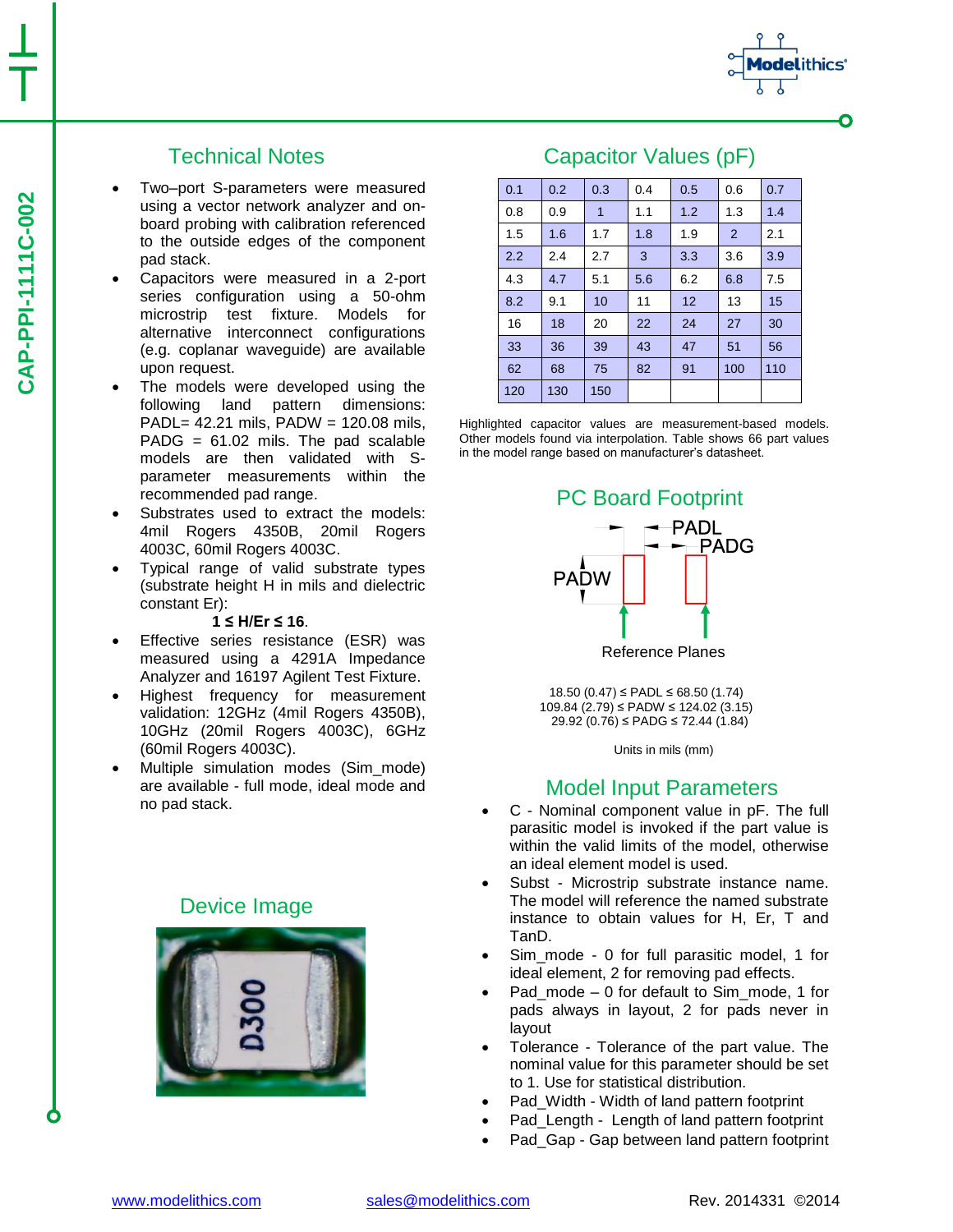





Legend: Red solid lines - Model response on 60mil Rogers 4003C Blue symbols - Measurement on 60mil Rogers 4003C Note: Plot is based on randomly selected part values from 0.1-150pF.

www.modelithics.com sales@modelithics.com Rev. 2014331 ©2014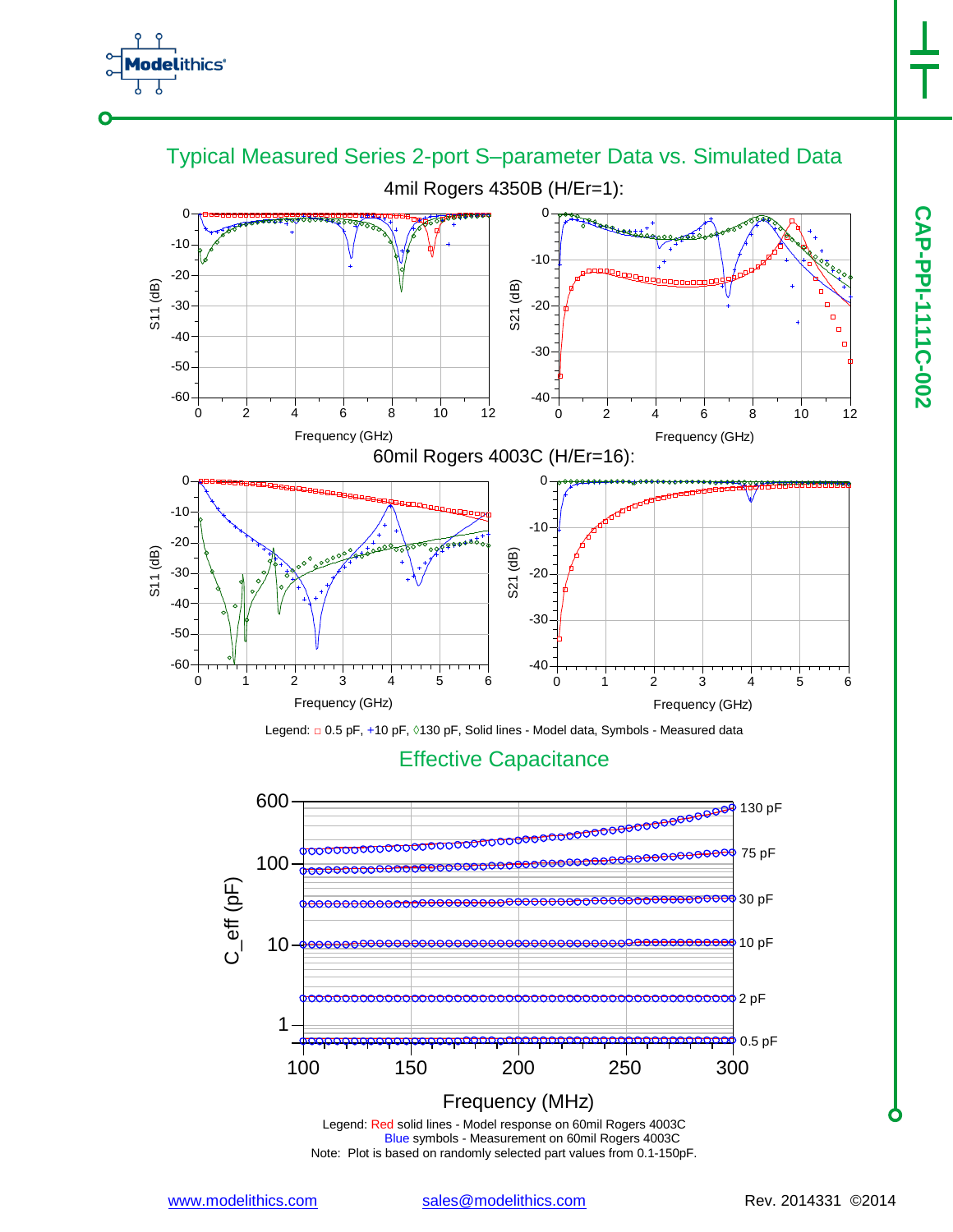



Legend: solid lines - Model response on 60mil Rogers 4003C Note: Sim\_mode = 2 used for models. Plot is based on randomly selected part values from 0.1-150pF.

## Model and Datasheet Revision Notes

03/31/2014 Original model and datasheet development

www.modelithics.com sales@modelithics.com Rev. 20140331 ©2014

thics°

 $\bullet$ 

Notice: Modelithics models represent as-measured characteristics of sample devices using specific testing and fixture configurations. The accuracy of models may vary as a result of differing device characteristics, test fixtures, or test conditions. No liability shall be assumed by Modelithics for use of its models, or for any infringement of rights of third parties that may result from their use. Modelithics reserves the right to revise its models and its product line without prior notice.